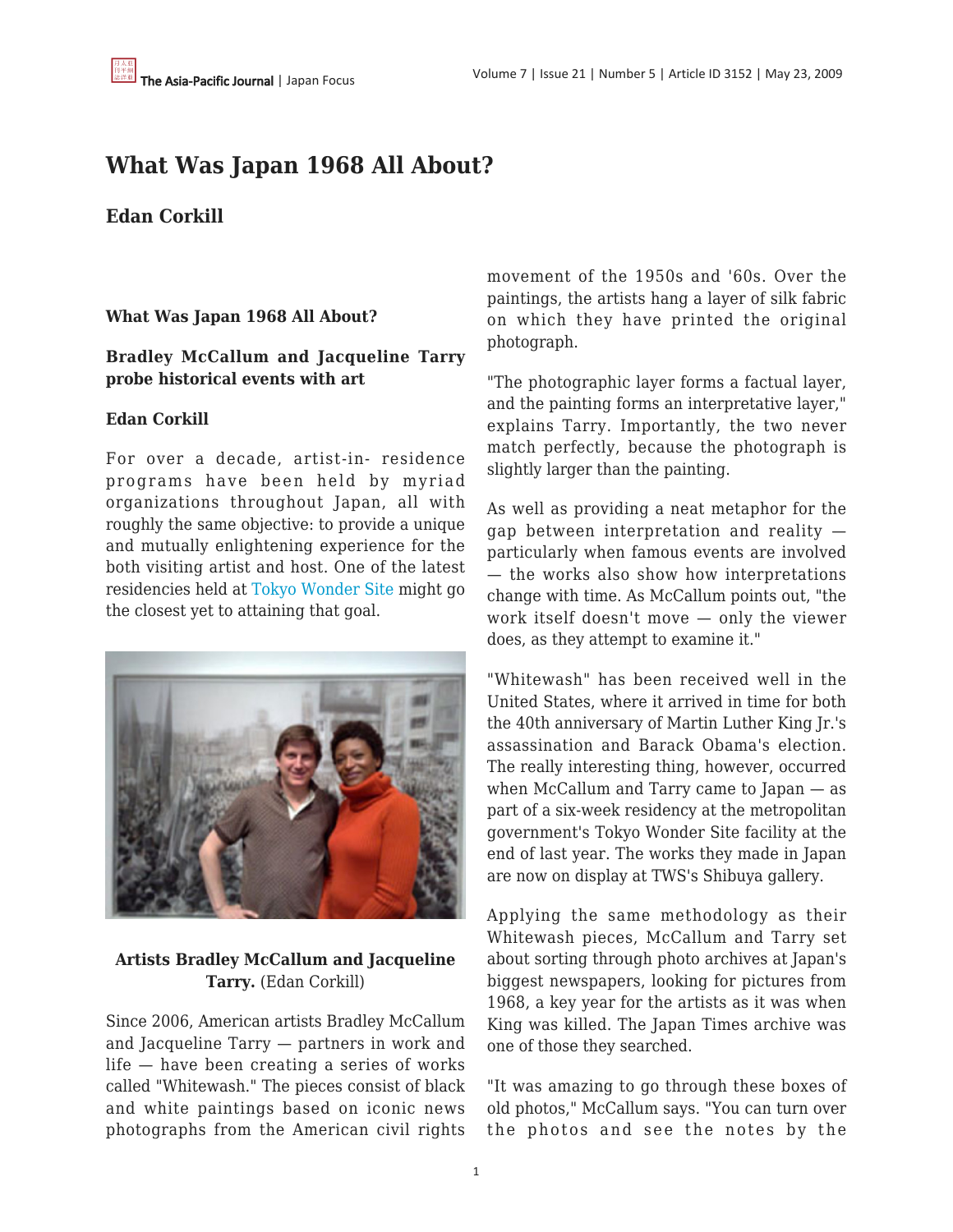

photographers and printers."



## **A civic wash: McCallum and Tarry's work "Japan Waterspray," based on a 1968 image from The Japan Times photo archive**

Even more surprising was the content of the pictures: student protests, hoards of batonwielding and helmet-wearing police, demonstrators being doused with high-powered hoses.

The project really became fascinating, says McCallum, with the "discovery that there was this parallel youth activism, this vision, that was taking place in Japan as it was the world over."

A quick qualification: Japan Times readers are hardly likely to share McCallum's surprise in learning that this country experienced a wave of activism in the late 1960s and early '70s. Far from it. Some of our readers lived through, even participated in, the demonstrations calling for such things as reform of university administrations and the revision of the Japan-U.S. Security Treaty.

Nevertheless, there are two reasons why McCallum and Tarry's Japan works are enlightening — even for a domestic audience. One is that they work. As with the civil rights pieces, McCallum and Tarry's use of a photo printed on silk fabric over a painted photo creates an eerily compelling metaphor of memory itself. Only single details come into focus at a time — a protester's grimaced face, waving banners, not to mention the pattern on the kimono of the woman getting a haircut in one of the less violent shots. If readers do have memories of the events of the late 1960s, then they will find the works all the more moving.

The other reason is that these two artists  $$ one of whom is black, the other white — are seasoned practitioners when it comes to addressing political issues in art. Not a lot of Japanese artists can be described in the same way.

Yes, there are exceptions — Nobuyuki Oura and Yukinori Yanagi spring to mind — but by the same token, the fact that even today no consensus exists on the achievements of Japan's fiery years of student activism suggests there is a role for art-facilitated ruminations to play.